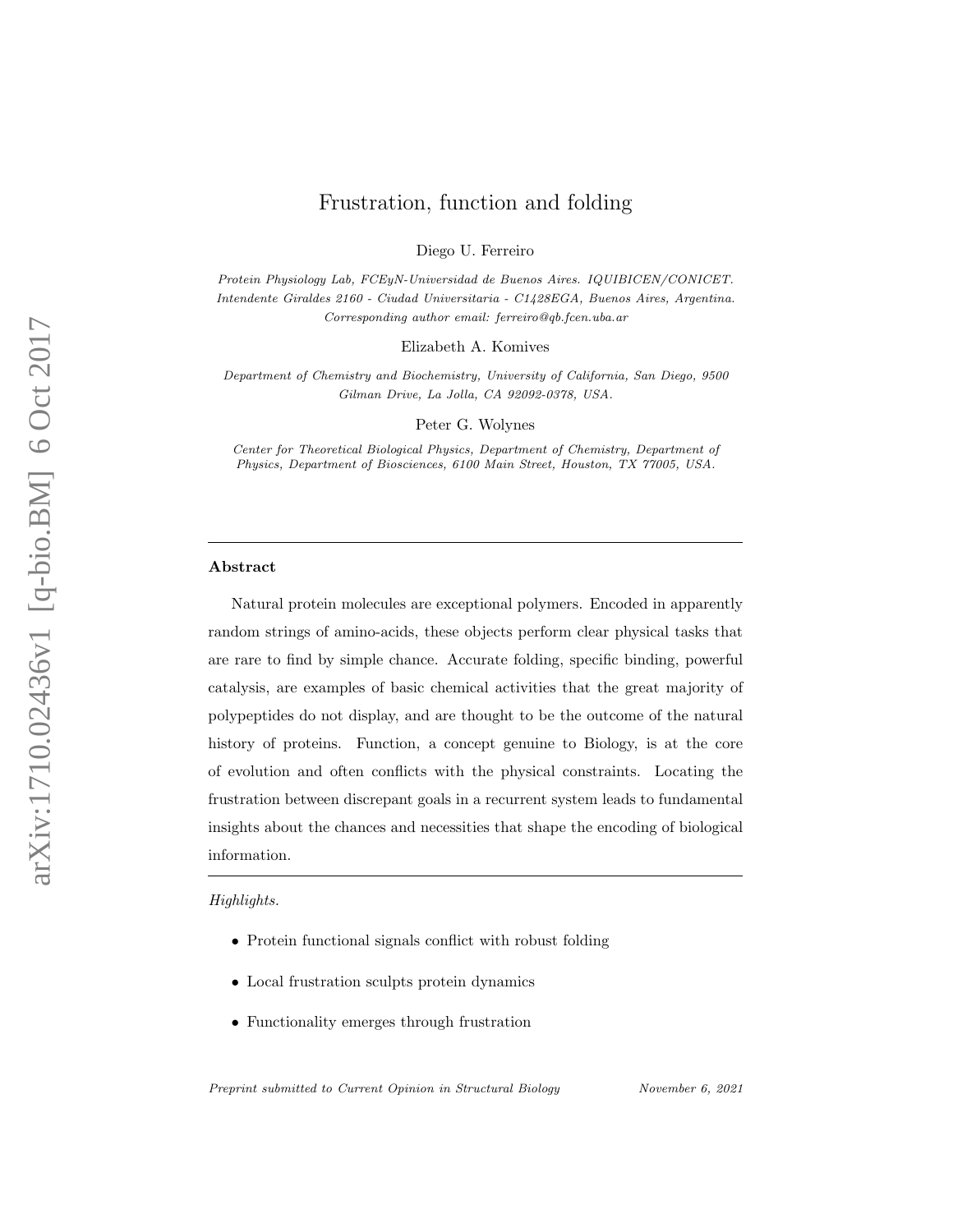### 1. Main text

Introduction. Inorganic crystals are beautiful like wallpaper- every design element fits repetitively in place. Biomolecules are beautiful too but, like a painting by a great master, are made up of diverse parts, each still falling in place, where small details of how they are put together suggest action or life. Repetition is satisfying but action requires some conflict or frustration. Frustration occurs when a physical system is unable simultaneously to achieve minimum energy individually for each and every part of it [\[1\]](#page-9-0). Frustration can happen for geometric reasons (as in a triangular spin lattice or a complicated protein topology) and/or due to competition between the interactions of the basic elements. The application of this concept to protein molecules [\[2\]](#page-10-0) paved the way to the development of the Energy Landscape Theory of protein folding, which provides powerful tools for understanding natural protein molecules [\[3,](#page-10-1) [4\]](#page-10-2). The basic notion is the recognition that natural proteins are evolved polymers distinguishing them from random polypeptides thrown together entirely by chance. It is at the protein level that conflicting biological goals meet in the specification of the sequences. In order to fold robustly, proteins must satisfy a large number of local interactions simultaneously, a task that is feasible when frustration between interactions of the elements is low  $[2, 5]$  $[2, 5]$ . Beyond folding, however proteins perform chemical activities that impose further restrictions on the sequences that encode a given fold, possibly conflicting with the necessity of self-organization [\[6\]](#page-10-4). Looking for the deviations of the expectations of structural stability hints at other teleonomical goals that are needed for action (Figure 1).

To see the conflicts encoded in protein sequence and structure one needs a reliable way for measuring the degree of satisfaction of a general energy function, a daunting task for large molecular objects such as proteins, where thousands of atoms interact by a myriad of weak forces. It is apparent, however, that we do not need to get to the fundamental quantum mechanics, as many of the forces can be accounted for in coarse-grained descriptions. Useful approximations to the energy functions are now at hand, and are being developed at different lev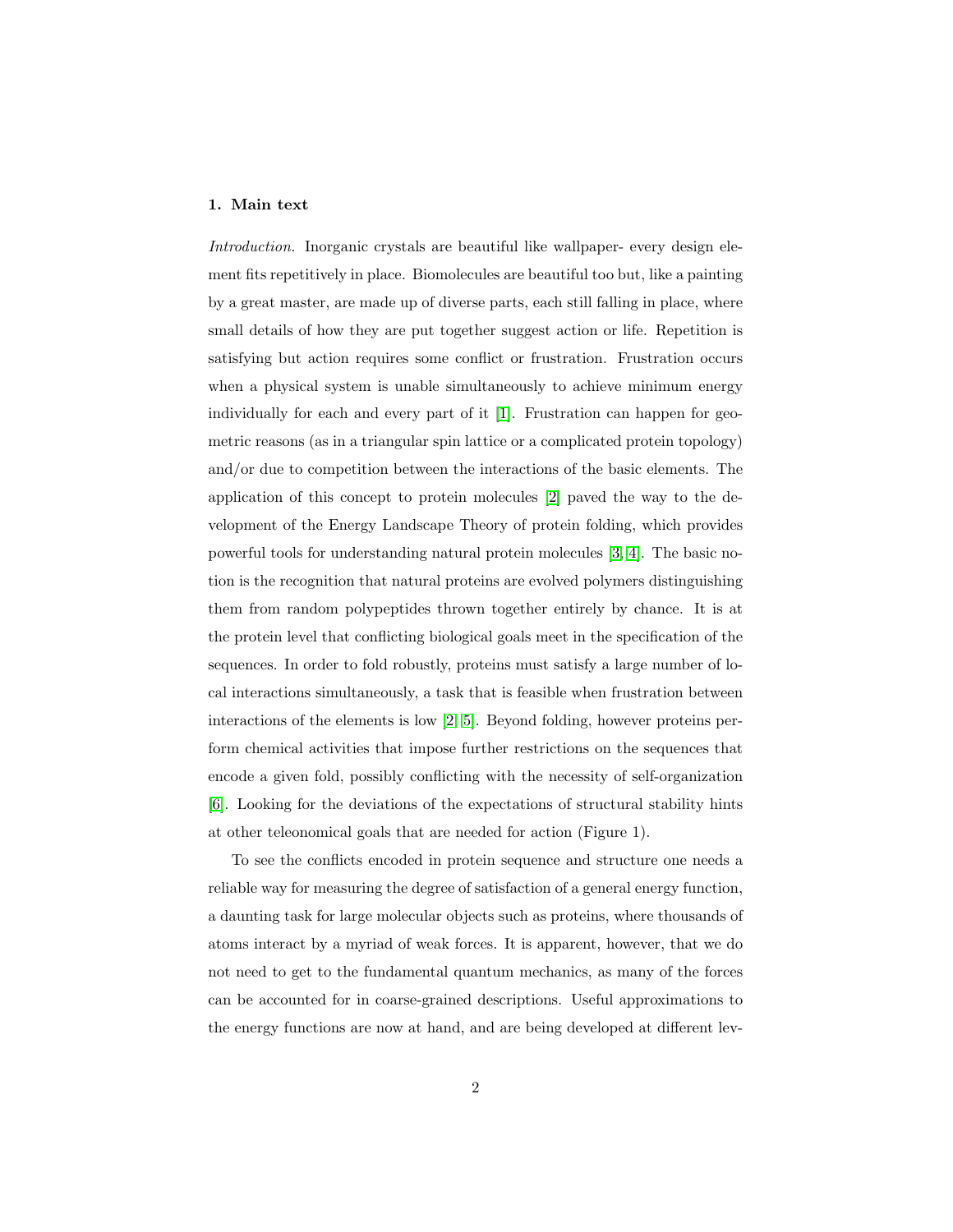els. Full atomic force fields are accurate enough to analyze the folding of small proteins (albeit at large computational cost), and multiple heuristics have led to ways to design sequences that fold to simple topologies [\[7,](#page-10-5) [8,](#page-10-6) [9\]](#page-10-7). These approximations rely on the fact that many of the interactions can be modeled with effective forces averaged over the solvent environment, such that the polymer can be described as being made of pseudoatoms that encode distinct properties [\[10,](#page-11-0) [11,](#page-11-1) [12\]](#page-11-2)

Having a reliable way of measuring the overall free energy of a protein structure, one can explore how the free energy varies when the sequence or the structure of the protein changes. Ten years ago a simple heuristic method to explore these relations was presented [\[13,](#page-11-3) [14\]](#page-11-4). To analyze the existence of energetic conflicts in a folded protein, the energy of structural or sequence decoys is measured with respect to the native state. A local frustration index is defined as the Z-score of the free energy of parts of the native structure with respect to the distribution of the energy of rearranged decoys. If a native pair of interacting residues has an energy that lies in the most favorable end of the distribution, the interaction is labelled as minimally frustrated, as most changes in sequence in that location will destabilize the overall structure. In general, about 40% of the native contacts found in natural globular domains fall into this class, in line with the theoretical expectations and experimental results [\[13\]](#page-11-3). About half of the interactions can be labelled as neutral as they do not contribute distinctively to the total energy, and around 10% of the interactions are highly frustrated. These are regions in which most local sequence or structural changes would lower the free energy of the system. These frustrated regions are typically found as patches on the surface of globular domains. They must be held there over evolutionary time as well as physiological time at the expense of other interactions, that is, they conflict with the robust folding of a domain. The adaptive value for a molecule to tolerate spatially localized frustration arises from the way such frustration sculpts protein dynamics for specific functions. In a monomeric protein the alternate configurations caused by locally frustrating an otherwise largely unfrustrated structure provide specific control of the thermal motions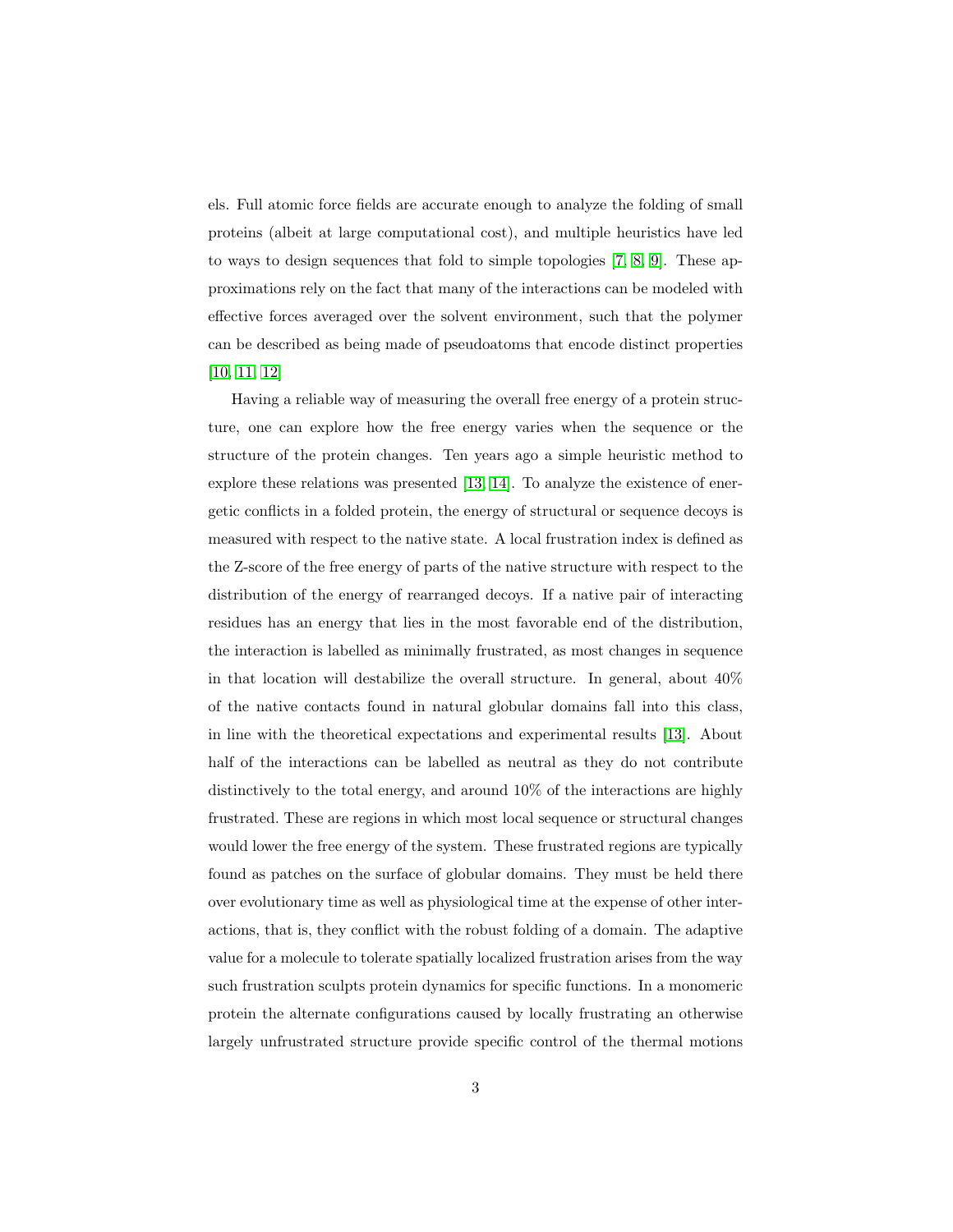guiding them in useful directions [\[15,](#page-11-5) [16,](#page-11-6) [17,](#page-11-7) [18,](#page-12-0) [19\]](#page-12-1). Alternatively a site that is frustrated in a monomeric protein may become less frustrated in the final larger assembly of this protein with partners, thus guiding specific association [\[13,](#page-11-3) [20,](#page-12-2) [21\]](#page-12-3). We will review here recent findings insights that come from analyzing the specifics of local frustration in several systems. For a detailed discussion of the basics of frustration biophysics the reader is referred to [\[22\]](#page-12-4).

Topology can be frustrating. Frustration can be reflected in the topology of a proteins native states. Assuming that no energetic conflicts are present in a folded molecule, the chain connectivity by itself strongly restricts the sampling of the conformational space. Forming structure in one region may hinder the consolidation of structure in a distant part. Such topological frustration can be quantified using folding simulations with structure-based models [\[23\]](#page-12-5). Gosavi et al have shown how subtle differences in the native topology can give rise to large biological effects was shown in the Interleukin (IL) family. Despite having similar three-dimensional structures and stabilities, IL-1 $\beta$  promotes downstream signaling, whereas IL-1Ra inhibits it. The folding traps caused by topology that distinguish these proteins make IL-1 $\beta$  fold more slowly than IL-1Ra. The differences in the landscape can be ascribed mainly in two loops, which when mutated can switch the functional forms [\[24\]](#page-12-6). Regions that participate in function are inferred to cause the different folding traps.

The flavodoxin-like fold is an old protein architecture. Proteins with this fold often misfold in search of their functionally active forms. This susceptibility to misfold is caused by the timing of the consolidation of structure, forming partially folded intermediates [\[25\]](#page-12-7). The differential stabilization of the intermediates can be related to the resistance to aggregation and degradation which change function in a system sense. Sequence permutation is a straightforward way to probe the effect of topological frustration. Nobrega et al analyzed the effect of circular permutants of CheY, a flavodoxin like bacterial protein. They showed that the stability of the folding trap can be modulated by changing the location of the termini, modulating the structures and stabilities of the kinetic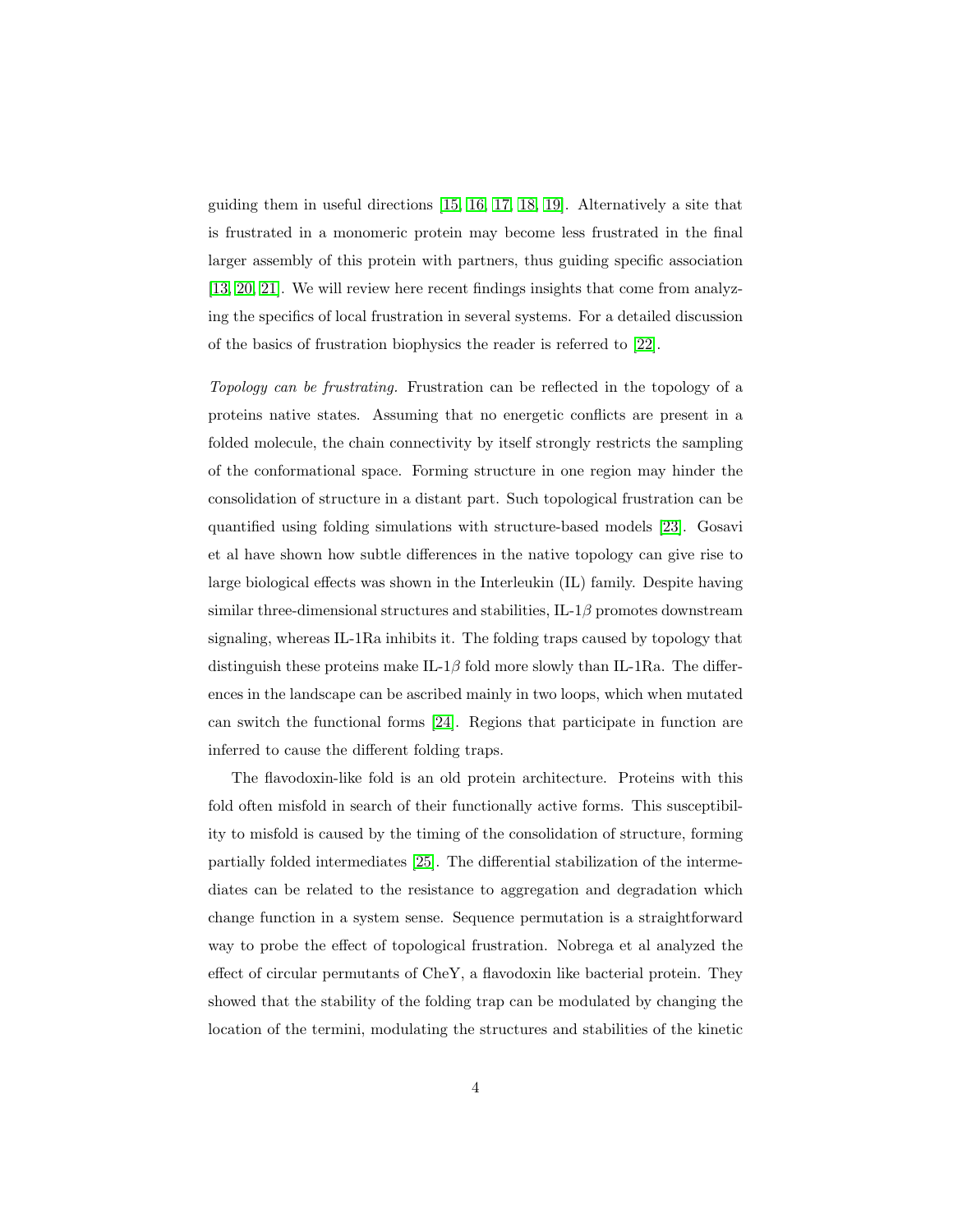traps that appear early in folding of CheY [\[26\]](#page-12-8). It is intriguing to note that only a few natural circular permutants of protein folds have been found. It remains to be determined if this is a reflection of an intrinsic physical constraint where some permutants are much more topologically frustrated than others, perhaps impeding folding in vivo.

Frustration in the early stages of folding is not always purely topological, it can also come about by the energetic differences given by sequence specification. DiSilvio et al have recently analyzed two alternative splice forms of a PDZ domain that share a nearly identical sequence and structure [\[27\]](#page-13-0). The kinetic characterization of site-directed mutants reveals that the late stages for folding are very robust and biased by native topology, but the early stages are more malleable and dominated by energetic local frustration.

Some of the general aspects of frustration in folding can be studied simply by adding attractive non-native interactions to structure-based models, allowing for a competition with native contacts [\[28\]](#page-13-1). Simple theoretical arguments show that including weak frustrating interactions does not always disturb but actually may facilitate folding [\[29\]](#page-13-2). In the same line, Contessotto et al showed that the effect of homogeneous energetic frustration can play off topological frustration effects. Energetic frustration effects are stronger in the more intricate topologies [\[30\]](#page-13-3). Attractive non-native interactions help collapse the protein chain and thus entropically facilitate the search of native interactions.

Frustration and interaction. Proteins seldom act alone. The prime activities of most proteins are related to the formation of higher order structures by specific binding between domains. Strong interactions are brought about by complementarity of the surfaces by means of chemical interactions that are essentially the same types as those that stabilize the folds. Sequence modifications that would promote binding then conflict often with the folding of one of the partners, for example when a large interaction hydrophobic surface is exposed. Local frustration calculations performed on the unbound forms of heterodimeric complexes indeed show that the residues in the protein-protein interfaces are enriched in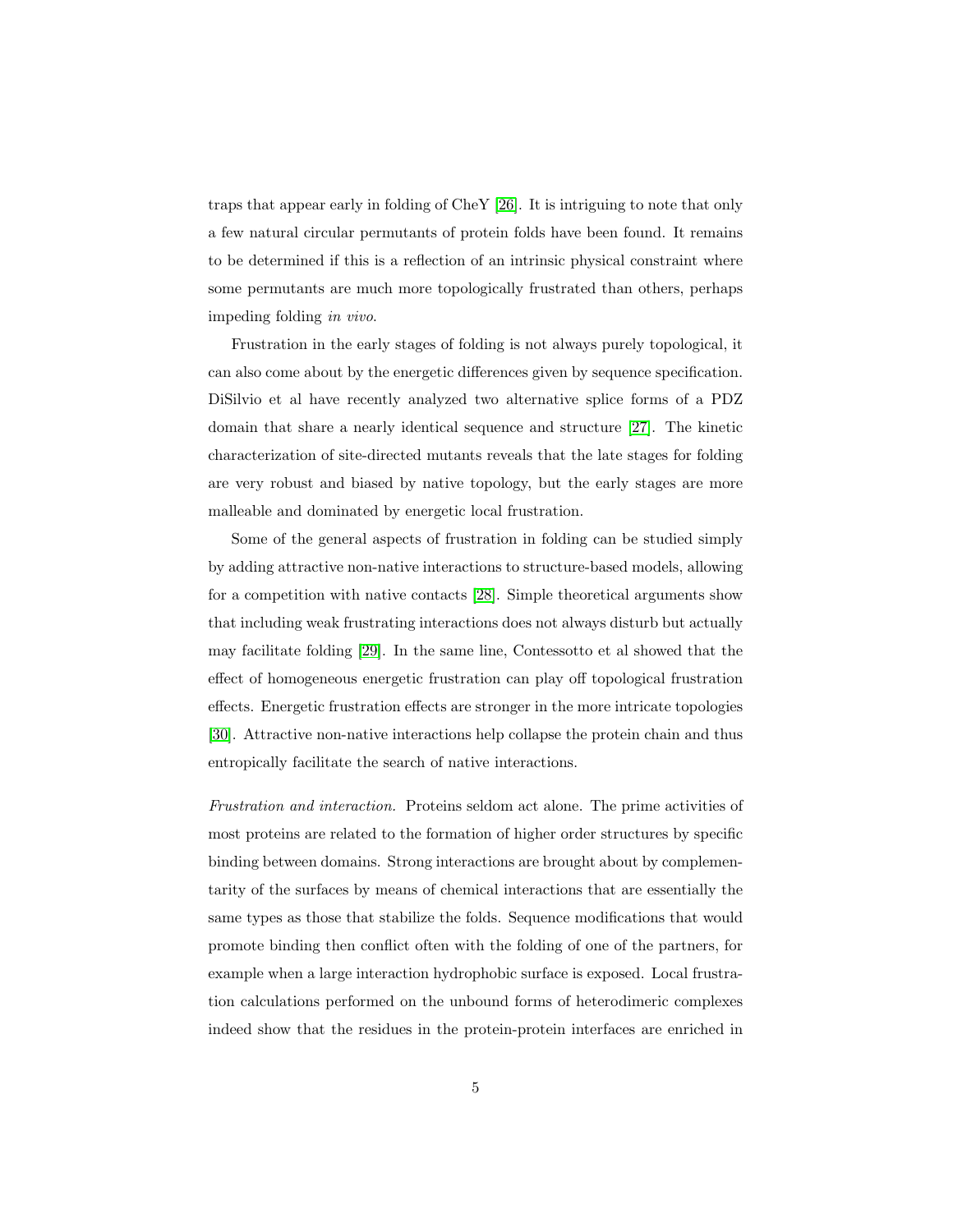highly frustrated interactions [\[13\]](#page-11-3). If the binding surfaces are too big with respect to the area of the domains, they compromise the folding of the unbound domains. It is interesting to note that coupling between folding and binding is more prevalent when the interaction surface area is large [\[31\]](#page-13-4). The transient interaction between ferredoxin and photosystem I was analyzed bringing together models of the structures of the individual components, biochemical data and molecular docking. Two regions of high local frustration were identified on the surface of ferredoxin predicting that these regions interact predominantly with regions of high frustration on photosystem I molecule, including several residues pinpointed by other experimental studies [\[32\]](#page-13-5). Frustration in binding can kick in dynamically. Calmodulin (CaM) is a signaling protein that specifically recognizes and activates a variety of proteins. Exploring the molecular basis for target recognition it was found that two CaM target peptides, although similar in length and net charge, follow distinct routes that lead to a differential binding frustration [\[33\]](#page-13-6). The molecular origin of the binding frustration is caused by intermolecular contacts formed with one domain that need to be broken before intermolecular contacts form with the other domain. The appearance of binding kinetic traps determines the kinetics of the recognition process of proteins involving large structural fluctuations.

Conformational changes associated with binding exemplify how local frustration may modulate the interactions. Binding between TFIIIA and 5S RNA involves a large conformational change in three zinc fingers, involving the exposure and burial of several crucial DNA/RNA binding residues. Tan et al used an atomistic model of the specific recognition between finger 4/finger 6 and the 5S RNA and showed that one interaction introduces frustration into the nonspecific interactions between finger 5 and the 5S RNA, which then contributes to achieving the native binding specificity [\[34\]](#page-13-7).

The development of locally frustrated regions in a dynamic process allows the possibility for regulation. A striking example occurs in the interactions of the transcription factor NF<sub>K</sub>B with DNA and  $I<sub>k</sub>B$ , which involves the formation of either NF<sub>K</sub>B-DNA or NF<sub>K</sub>B-I<sub>K</sub>B adducts as final species. I<sub>K</sub>B $\alpha$  actively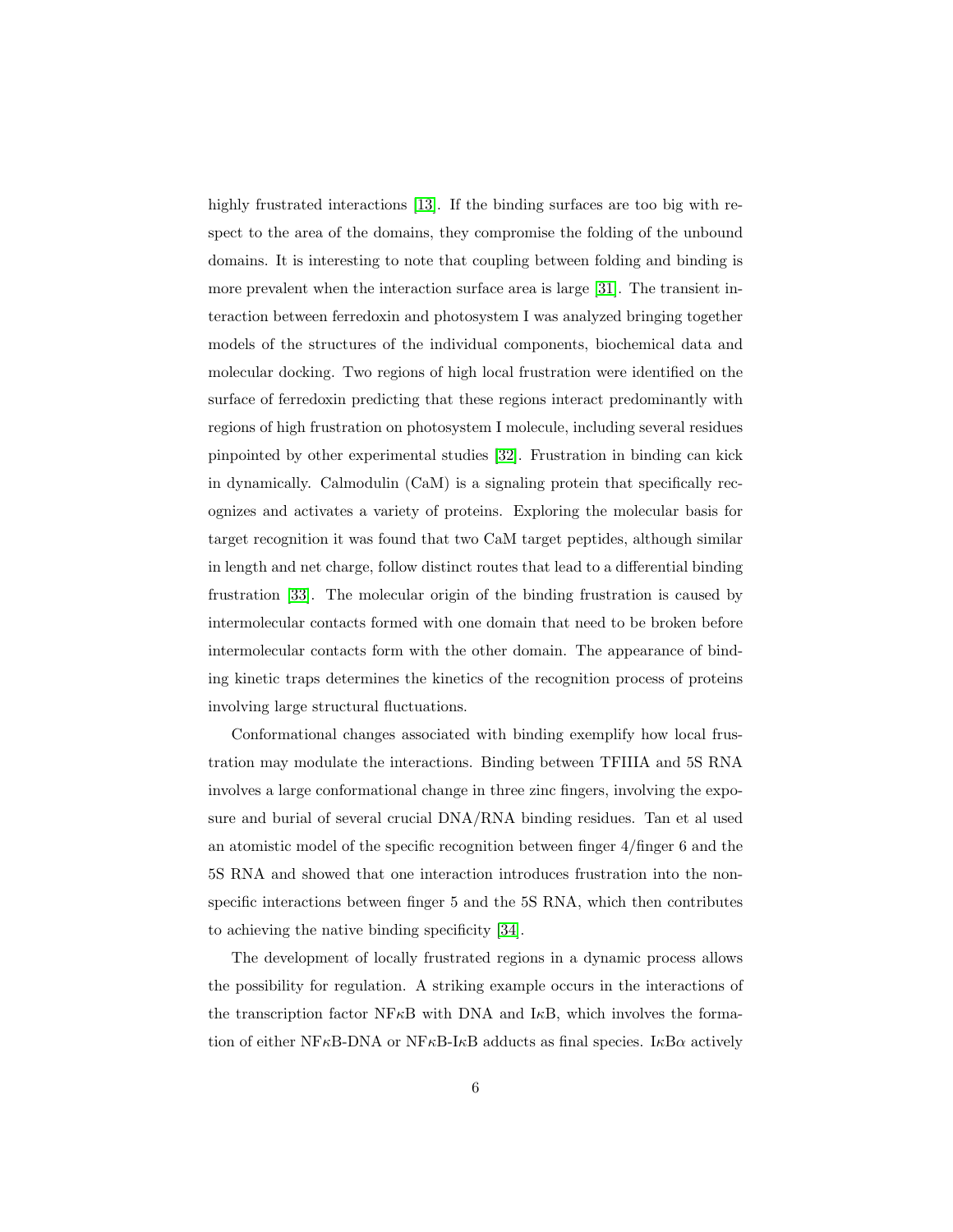removes  $NFAB$  from DNA target sites [\[35\]](#page-13-8), not by dissipating energy from an external source such as ATP, but rather by catalyzing the effectively irreversible formation of the NF $\kappa$ B-I $\kappa$ B complex. The mutually exclusive formation of these complexes involves free energy differences that originate from the frustrated electrostatic interactions between the negatively charged PEST region in IκB and DNA [\[36\]](#page-14-0). The PEST occupies two different conformations in the  $N F \kappa B$ -I $\kappa B \alpha$ complex, one of which occupies the DNA-binding cavity. Indeed, neutralizing the negative charges in the  $I\kappa B\alpha$  PEST sequence results in an NF $\kappa B$ -I $\kappa B$  complex that can still bind DNA [\[37\]](#page-14-1). In addition to the electrostatic frustration of the DNA cavity by the  $I\kappa B\alpha$  PEST sequence, specific interactions of  $I\kappa B$ with the  $NFRB$  dimerization domains draws the DNA-binding domains closer together hindering reassociation of the DNA and consolidating the  $N F \kappa B$ -I $\kappa B$ complex.

Frustration in natural variants. Analysis of the local frustration patterns in various members of a protein family allows the investigation of the invariant aspects of the energy contributions. Such an analysis was performed on the ankyrin repeat family, systems for which structural data are abundant [\[38\]](#page-14-2). The family displays high internal symmetry. Frustration analysis shows there is a common core of minimally frustrated interactions in and between repeats that correlates with the thermodynamic stability of the repeat-array. In contrast, the highly frustrated patches in each protein are not conserved across the family but are tolerated in various regions in order to allow a wide range of functions [\[38\]](#page-14-2). The fact that synthetic proteins made from consensus sequences of this family are likely to fold can be explained by the linear correlation between the conservation of the energetic features in the repeat arrays and their sequence variations [\[39\]](#page-14-3).

Frustration is important in biomedicine. Sequence variations in the frustration patterns have been analyzed in a large dataset of rare single-nucleotide variants (SNVs) in coding regions of the human genome [\[40\]](#page-14-4). It was found that disease-related SNVs create stronger changes in localized frustration than do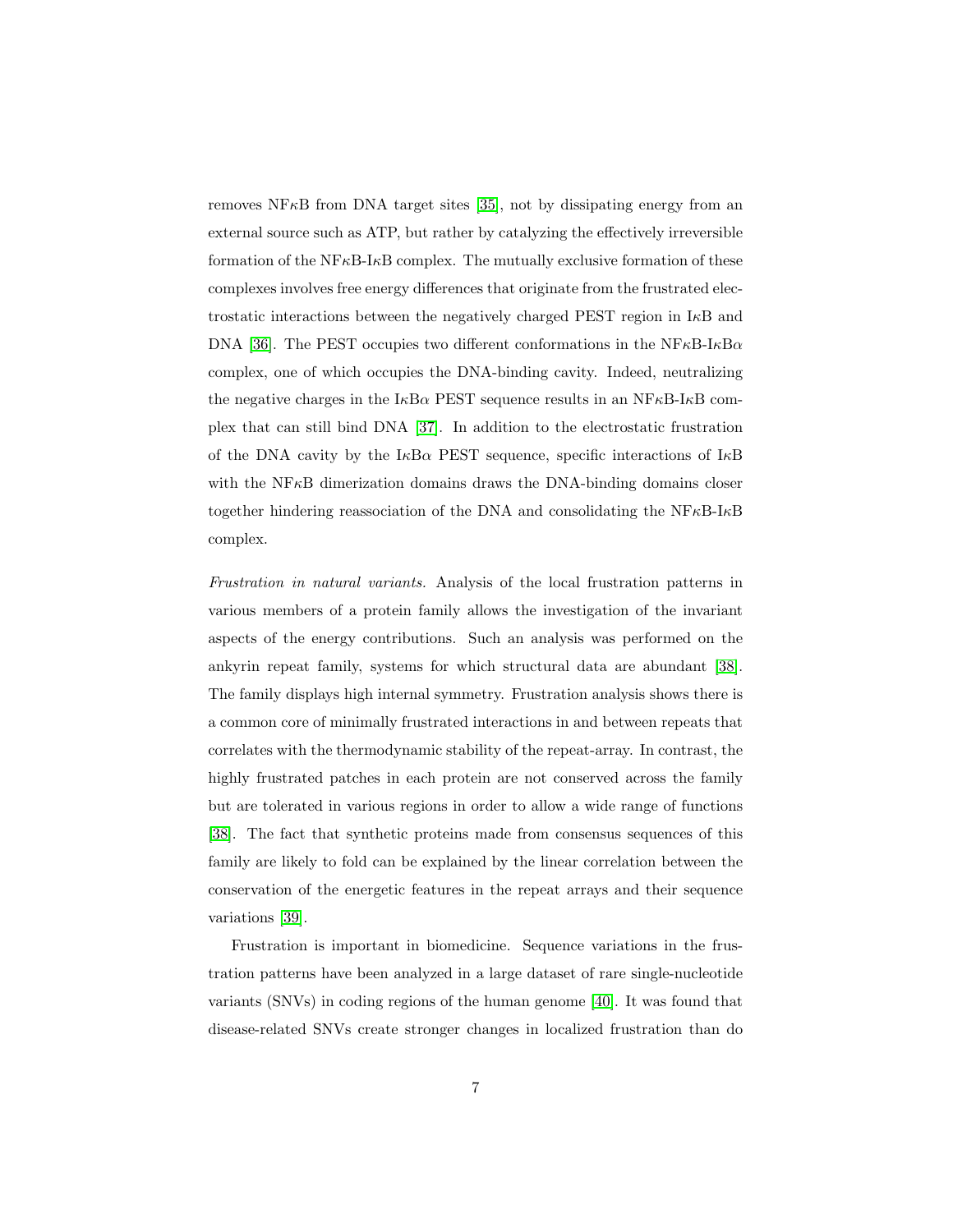non-disease related variants, and that rare SNVs tend to disrupt local interactions to a greater extent than do common variants. Interestingly, somatic SNVs associated with oncogenes and tumor suppressor genes induce very different changes in the frustration patterns. Tumor suppressor mutations change the frustration more in the core than the surface by introducing loss-of-function events, whereas those associated with oncogenes manifest the opposite pattern, creating gain-of-function events sometimes by relieving frustration so as to interfere with the proper allosteric communication [\[40\]](#page-14-4).

Cell cycle progression depends on regulatory cyclin proteins that are frequently misregulated in human cancers. Structural analysis of the activating transitions of the CDK/cyclin complexes involve substantial structural changes, which were analyzed by integrating different levels of resolution for efficient sampling of the conformational space [\[41\]](#page-14-5). The lowest-frequency normal modes described the transition between the open and closed conformations, and this transition is facilitated by distinct distributions of frustrated contacts in the complex. It was recently reviewed how the anisotropic nature of protein dynamics induces a protein response to external perturbations along a small number of intrinsic large-amplitude directions [\[42\]](#page-14-6). Changes in energetic frustration that occur along large-amplitude motions act as switches to regulate protein function and can be triggered by small external perturbations such as the binding of other molecules, leading to the emergence of allosteric control.

Higher order aspects of frustration were investigated in frataxin, an iron binding protein that is involved with the assembly of ironsulfur clusters, and where mutations are associated with Friedreich's ataxia [\[43\]](#page-14-7). Careful reconstruction of the transition state ensembles of folding, informed by experimental data, revealed exposure of regions that are highly aggregation-prone [\[44\]](#page-15-0). The regions that are relevant for binding are found partially misfolded in the transition state but these are resistant to aggregation. The competition between folding and function creates the possibility of misfolding. Preventing aggregation requires that the amino acid sequence to be optimized be highly resistant to aggregation, specifically in the regions involved in misfolding.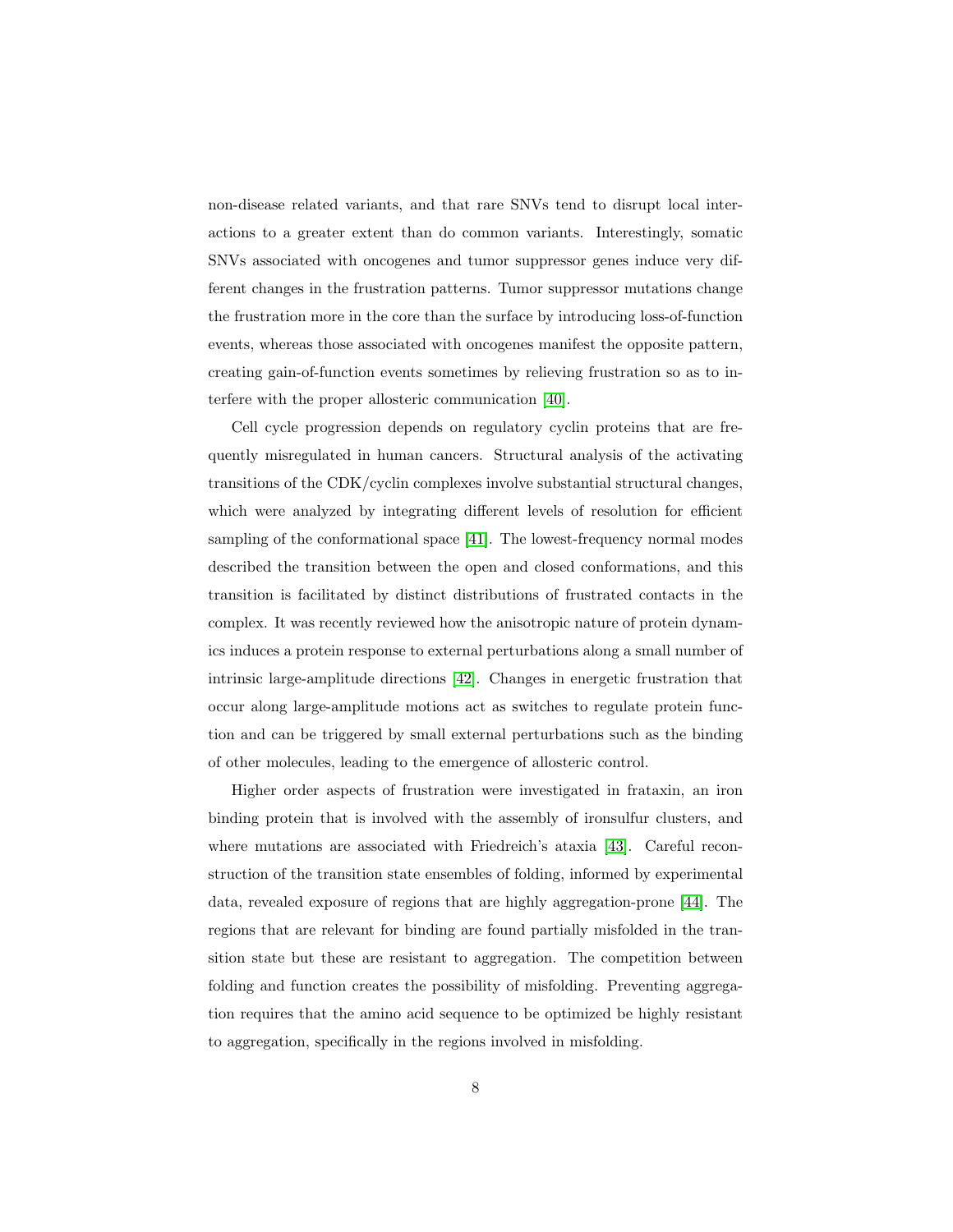Conclusions. There are some new and notable examples being described in which the signals that encode protein folding conflict with protein functionality. Stability-activity trade-offs have been described in many protein families [\[45,](#page-15-1) [46\]](#page-15-2) reflecting the conflicting goals set by physiology. All these examples suggest that many extant protein sequences are actually quite close to the saturation of the coding capacity needed to simultaneously specify folding and function. Protein sequences, structures and activities can be quantified, yet the teleonomic, apparent purposefulness of biological function often involves several events coming together in a coordinated way [\[47,](#page-15-3) [48,](#page-15-4) [49\]](#page-15-5). At any scale it is challenging to disentangle what are the meaningful parts of living things and what are the relevant interactions between them [\[50\]](#page-15-6). On top of the beauty that simple inorganic objects display, biomolecules and their assemblies encode information that sparkle our imagination about their relations, as these are always pieces of a larger body. At every level of biological organization we tend to seek a purpose for almost every detail of a natural contrivance, looking to distinguish meaning from noise, selection from drift, chance from necessity. Analyzing frustration is a tool in the search for meaning.

### 2. Acknowledgements

We thank the members of our research groups for the enriching discussions, specially to Davit Potoyan, Weihua Zheng, Nick Schafer, Gonzalo Parra, Brenda Guzovsky, Rocío Espada, Nacho Sánchez and Manolo Rodríguez.

#### 3. Funding

Funding: This work was supported by the Consejo de Investigaciones Científicas y Técnicas (CONICET); the Agencia Nacional de Promoción Científica y Tecnológica [PICT2012/01647 to D.U.F.] and ECOS Sud - MINCyT n A14E04. This work was supported by National Institute of General Medical Sciences [Grant R01GM44557 to P.G.W and P01-GM071862 to E.A.K]. Additional sup-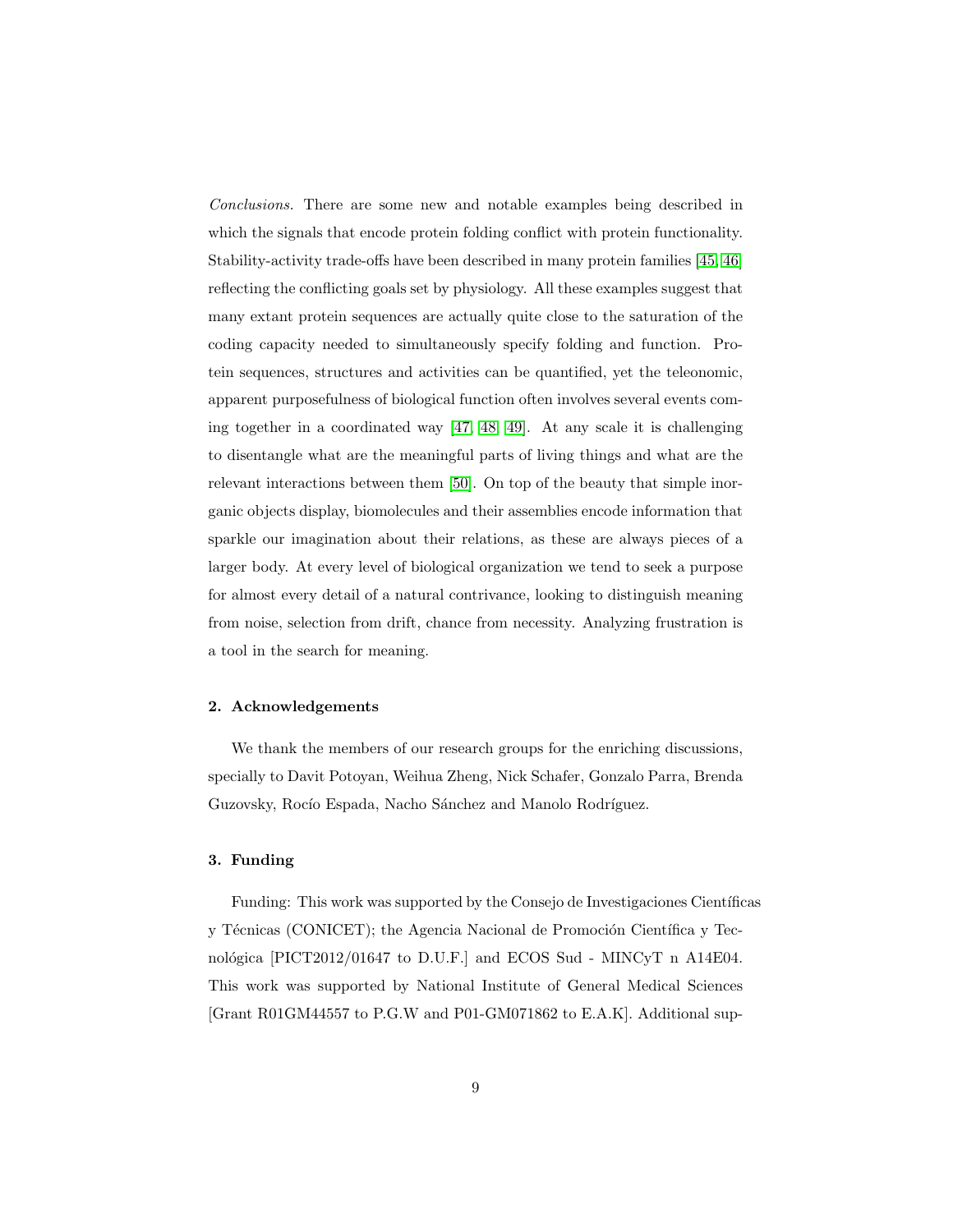

Figure 1: The recurrent flow of biological information conflicts in natural proteins. In appropriate environmental conditions, amino acid sequences encode the formation of specific structures. Structures interconvert due to frustration and give rise to chemical activities, contributing to the specification of multiple biological functions. The functional structures restrict the exploration and fixation of the genomic sequences. These processes occur in timescales that span many orders of magnitude. Conflicts between folding and function can be located in extant proteins, reflecting functional constraints. At center a representation of local frustration on Thrombin, a modern protease [\[17\]](#page-11-7). The backbone is shown as a continuous gray trace. The protein is networked by a connected set of minimally frustrated contacts (green) while there are patches of highly frustrated contacts (red). Thin lines represent water-mediated interactions and the catalytic residues are shown in magenta. Local frustration patterns were calculated with the frustratometer.tk server [\[14\]](#page-11-4)

port was provided by D. R. Bullard-Welch Chair at Rice University [Grant C-0016 to P.G.W.]

# References

# References

<span id="page-9-0"></span>[1] J. Vannimenus, G. Toulouse, [Theory of the frustration effect. ii. ising spins](http://stacks.iop.org/0022-3719/10/i=18/a=008) [on a square lattice,](http://stacks.iop.org/0022-3719/10/i=18/a=008) Journal of Physics C: Solid State Physics 10 (18) (1977) L537.

URL <http://stacks.iop.org/0022-3719/10/i=18/a=008>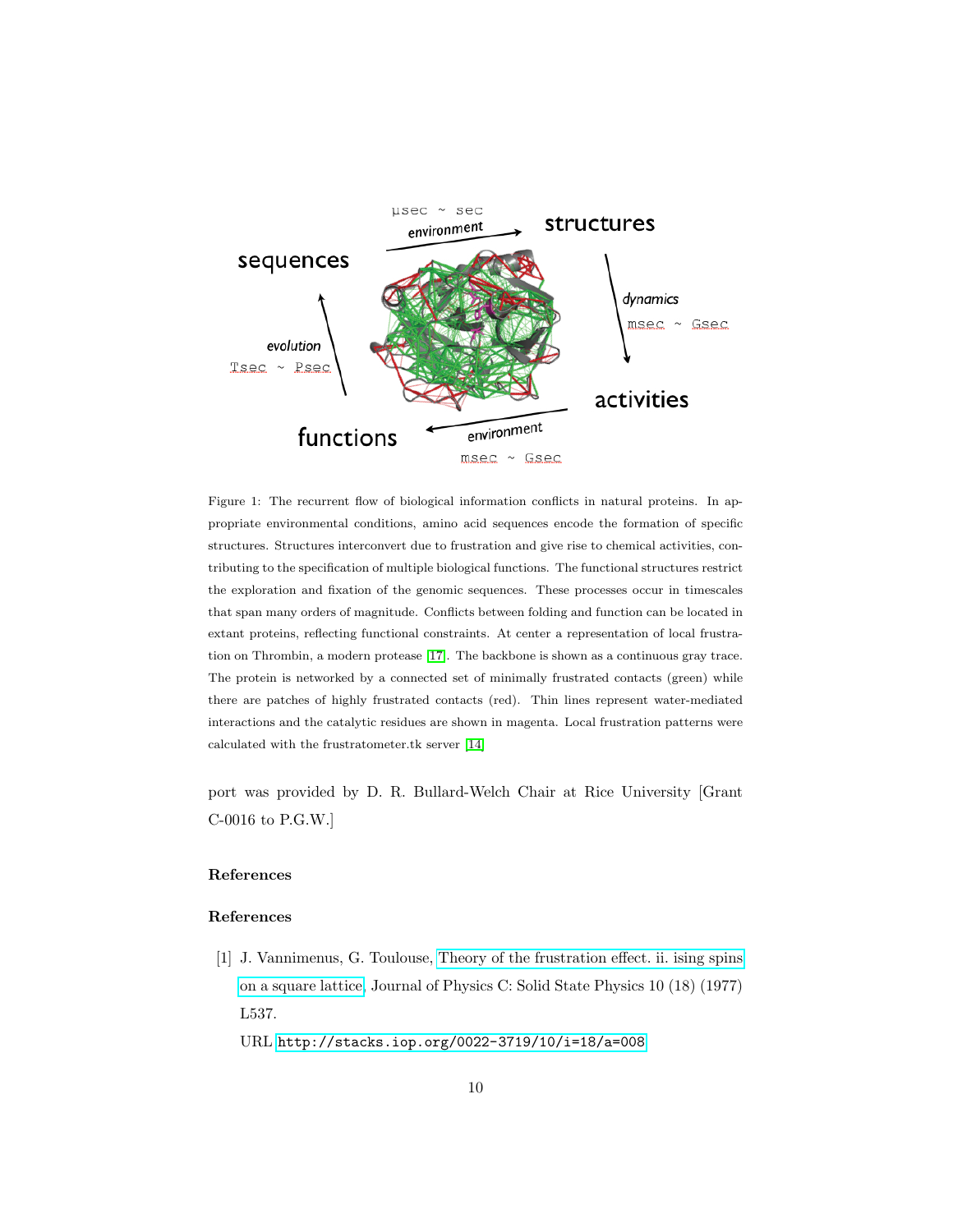- <span id="page-10-0"></span>[2] J. D. Bryngelson, P. G. Wolynes, Spin glasses and the statistical mechanics of protein folding, Proc Natl Acad Sci U S A 84 (21) (1987) 7524–8.
- <span id="page-10-1"></span>[3] P. G. Wolynes, Evolution, energy landscapes and the paradoxes of protein folding, Biochimie 119 (2015) 218–30. [doi:10.1016/j.biochi.2014.12.](http://dx.doi.org/10.1016/j.biochi.2014.12.007) [007](http://dx.doi.org/10.1016/j.biochi.2014.12.007).
- <span id="page-10-2"></span>[4] G. Wei, W. Xi, R. Nussinov, B. Ma, Protein ensembles: How does nature harness thermodynamic fluctuations for life? the diverse functional roles of conformational ensembles in the cell, Chem Rev 116 (11) (2016) 6516–51. [doi:10.1021/acs.chemrev.5b00562](http://dx.doi.org/10.1021/acs.chemrev.5b00562).
- <span id="page-10-3"></span>[5] F. O. Tzul, D. Vasilchuk, G. I. Makhatadze, Evidence for the principle of minimal frustration in the evolution of protein folding landscapes, Proc Natl Acad Sci U S A 114 (9) (2017) E1627–E1632. [doi:10.1073/pnas.](http://dx.doi.org/10.1073/pnas.1613892114) [1613892114](http://dx.doi.org/10.1073/pnas.1613892114).
- <span id="page-10-4"></span>[6] V. Lubchenko, Competing interactions create functionality through frustration, Proc Natl Acad Sci U S A 105 (31) (2008) 10635–6. [doi:](http://dx.doi.org/10.1073/pnas.0805716105) [10.1073/pnas.0805716105](http://dx.doi.org/10.1073/pnas.0805716105).
- <span id="page-10-5"></span>[7] F. Parmeggiani, P.-S. Huang, S. Vorobiev, R. Xiao, K. Park, S. Caprari, M. Su, J. Seetharaman, L. Mao, H. Janjua, G. T. Montelione, J. Hunt, D. Baker, A general computational approach for repeat protein design, J Mol Biol 427 (2) (2015) 563-75. [doi:10.1016/j.jmb.2014.11.005](http://dx.doi.org/10.1016/j.jmb.2014.11.005).
- <span id="page-10-6"></span>[8] D. N. Woolfson, G. J. Bartlett, A. J. Burton, J. W. Heal, A. Niitsu, A. R. Thomson, C. W. Wood, De novo protein design: how do we expand into the universe of possible protein structures?, Curr Opin Struct Biol 33 (2015) 16–26. [doi:10.1016/j.sbi.2015.05.009](http://dx.doi.org/10.1016/j.sbi.2015.05.009).
- <span id="page-10-7"></span>[9] P.-S. Huang, S. E. Boyken, D. Baker, The coming of age of de novo protein design, Nature 537 (7620) (2016) 320–7. [doi:10.1038/nature19946](http://dx.doi.org/10.1038/nature19946).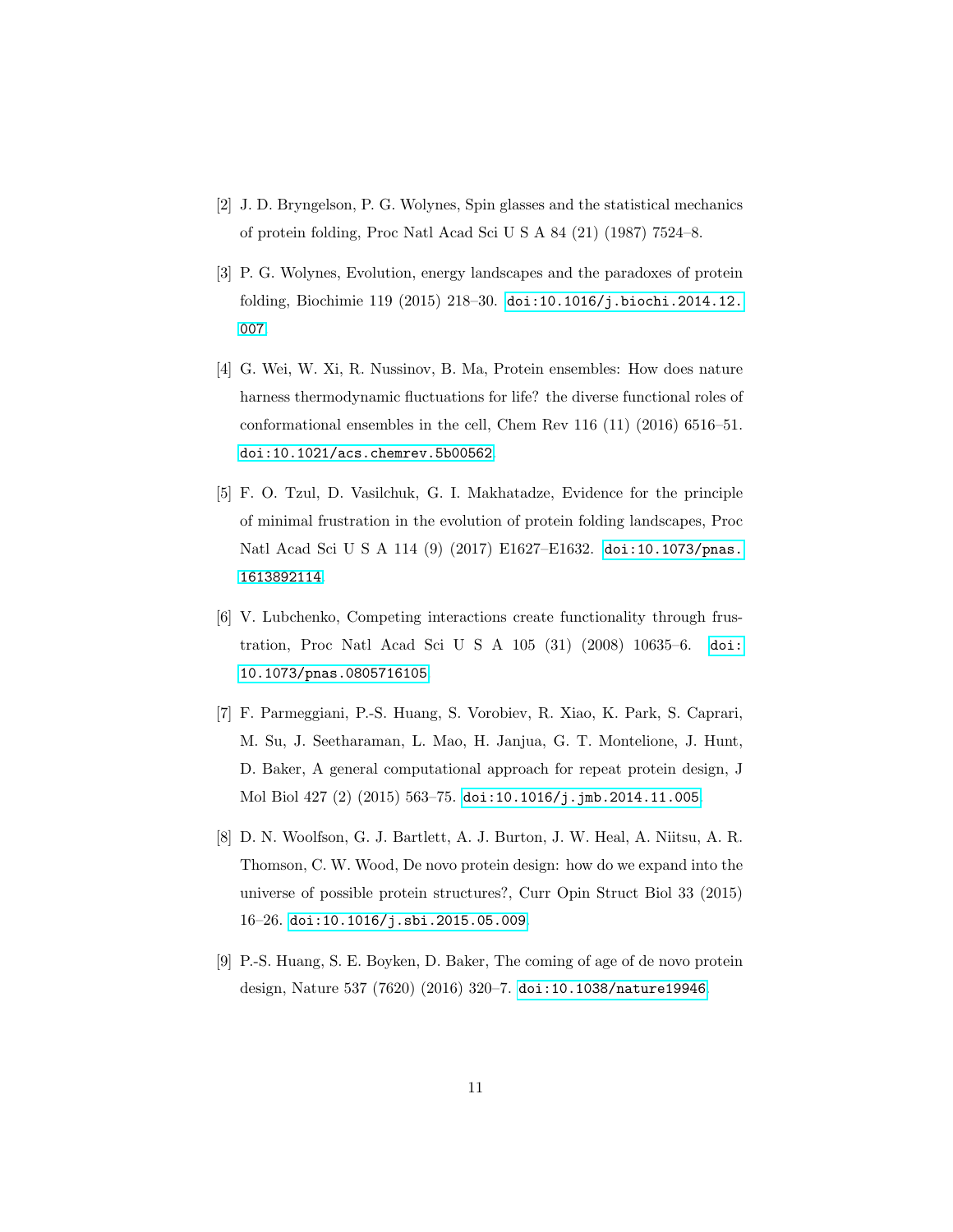- <span id="page-11-0"></span>[10] N. P. Schafer, B. L. Kim, W. Zheng, P. G. Wolynes, Learning to fold proteins using energy landscape theory, Isr J Chem 54 (8-9) (2014) 1311– 1337. [doi:10.1002/ijch.201300145](http://dx.doi.org/10.1002/ijch.201300145).
- <span id="page-11-1"></span>[11] R. Capelli, C. Paissoni, P. Sormanni, G. Tiana, Iterative derivation of effective potentials to sample the conformational space of proteins at atomistic scale, J Chem Phys 140 (19) (2014) 195101. [doi:10.1063/1.4876219](http://dx.doi.org/10.1063/1.4876219).
- <span id="page-11-2"></span>[12] S. Gopi, A. Singh, S. Suresh, S. Paul, S. Ranu, A. N. Naganathan, Toward a quantitative description of microscopic pathway heterogeneity in protein folding, Phys Chem Chem Phys 19 (31) (2017) 20891–20903. [doi:10.1039/](http://dx.doi.org/10.1039/c7cp03011h) [c7cp03011h](http://dx.doi.org/10.1039/c7cp03011h).
- <span id="page-11-3"></span>[13] D. U. Ferreiro, J. A. Hegler, E. A. Komives, P. G. Wolynes, Localizing frustration in native proteins and protein assemblies, Proc Natl Acad Sci U S A 104 (50) (2007) 19819–24. [doi:10.1073/pnas.0709915104](http://dx.doi.org/10.1073/pnas.0709915104).
- <span id="page-11-4"></span>[14] R. G. Parra, N. P. Schafer, L. G. Radusky, M.-Y. Tsai, A. B. Guzovsky, P. G. Wolynes, D. U. Ferreiro, Protein frustratometer 2: a tool to localize energetic frustration in protein molecules, now with electrostatics, Nucleic Acids Res 44 (W1) (2016) W356–60. [doi:10.1093/nar/gkw304](http://dx.doi.org/10.1093/nar/gkw304).
- <span id="page-11-5"></span>[15] D. U. Ferreiro, J. A. Hegler, E. A. Komives, P. G. Wolynes, On the role of frustration in the energy landscapes of allosteric proteins, Proc Natl Acad Sci U S A 108 (9) (2011) 3499–503. [doi:10.1073/pnas.1018980108](http://dx.doi.org/10.1073/pnas.1018980108).
- <span id="page-11-6"></span>[16] W. Li, P. G. Wolynes, S. Takada, Frustration, specific sequence dependence, and nonlinearity in large-amplitude fluctuations of allosteric proteins, Proc Natl Acad Sci U S A 108 (9) (2011) 3504–9. [doi:10.1073/](http://dx.doi.org/10.1073/pnas.1018983108) [pnas.1018983108](http://dx.doi.org/10.1073/pnas.1018983108).
- <span id="page-11-7"></span>[17] B. Fuglestad, P. M. Gasper, J. A. McCammon, P. R. L. Markwick, E. A. Komives, Correlated motions and residual frustration in thrombin, J Phys Chem B 117 (42) (2013) 12857–63. [doi:10.1021/jp402107u](http://dx.doi.org/10.1021/jp402107u).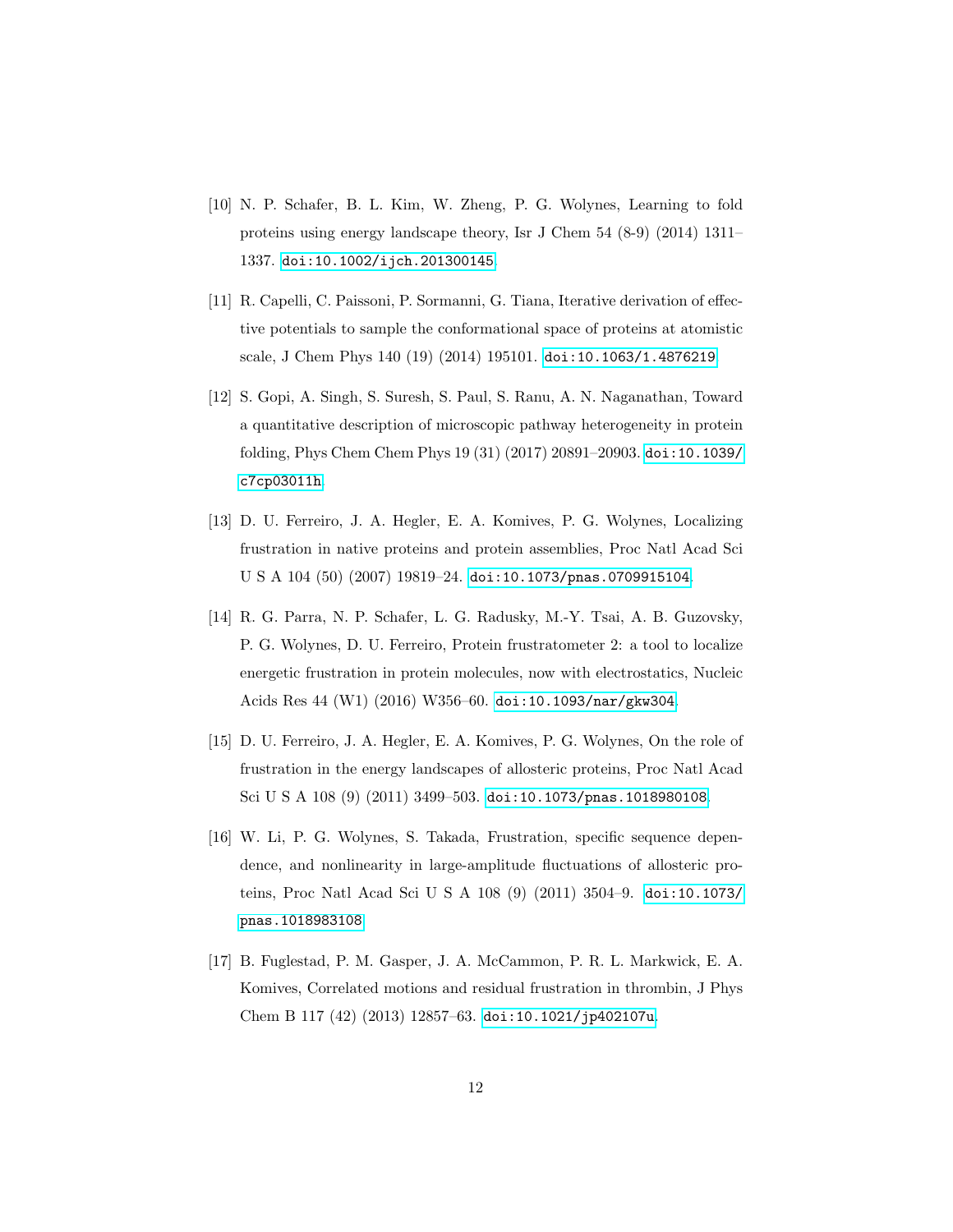- <span id="page-12-0"></span>[18] S. Munshi, A. N. Naganathan, Imprints of function on the folding landscape: functional role for an intermediate in a conserved eukaryotic binding protein, Phys Chem Chem Phys 17 (16) (2015) 11042–52. [doi:](http://dx.doi.org/10.1039/c4cp06102k) [10.1039/c4cp06102k](http://dx.doi.org/10.1039/c4cp06102k).
- <span id="page-12-1"></span>[19] V. K. de Souza, J. D. Stevenson, S. P. Niblett, J. D. Farrell, D. J. Wales, Defining and quantifying frustration in the energy landscape: Applications to atomic and molecular clusters, biomolecules, jammed and glassy systems, J Chem Phys 146 (12) (2017) 124103. [doi:10.1063/1.4977794](http://dx.doi.org/10.1063/1.4977794).
- <span id="page-12-2"></span>[20] W. Zheng, N. P. Schafer, P. G. Wolynes, Frustration in the energy landscapes of multidomain protein misfolding, Proc Natl Acad Sci U S A 110 (5) (2013) 1680–5. [doi:10.1073/pnas.1222130110](http://dx.doi.org/10.1073/pnas.1222130110).
- <span id="page-12-3"></span>[21] K. Matsushita, M. Kikuchi, Frustration-induced protein intrinsic disorder, J Chem Phys 138 (10) (2013) 105101. [doi:10.1063/1.4794781](http://dx.doi.org/10.1063/1.4794781).
- <span id="page-12-4"></span>[22] D. U. Ferreiro, E. A. Komives, P. G. Wolynes, Frustration in biomolecules, Q Rev Biophys 47 (4) (2014) 285–363. [doi:10.1017/S0033583514000092](http://dx.doi.org/10.1017/S0033583514000092).
- <span id="page-12-5"></span>[23] V. V. H. Giri Rao, S. Gosavi, Using the folding landscapes of proteins to understand protein function, Curr Opin Struct Biol 36 (2016) 67–74. [doi:10.1016/j.sbi.2016.01.001](http://dx.doi.org/10.1016/j.sbi.2016.01.001).
- <span id="page-12-6"></span>[24] S. Gosavi, P. C. Whitford, P. A. Jennings, J. N. Onuchic, Extracting function from a beta-trefoil folding motif, Proc Natl Acad Sci U S A 105 (30) (2008) 10384–9. [doi:10.1073/pnas.0801343105](http://dx.doi.org/10.1073/pnas.0801343105).
- <span id="page-12-7"></span>[25] J. A. Houwman, C. P. M. van Mierlo, Folding of proteins with a flavodoxinlike architecture, FEBS J[doi:10.1111/febs.14077](http://dx.doi.org/10.1111/febs.14077).
- <span id="page-12-8"></span>[26] R. P. Nobrega, K. Arora, S. V. Kathuria, R. Graceffa, R. A. Barrea, L. Guo, S. Chakravarthy, O. Bilsel, T. C. Irving, C. L. Brooks, 3rd, C. R. Matthews, Modulation of frustration in folding by sequence permutation, Proc Natl Acad Sci U S A 111 (29) (2014) 10562–7. [doi:10.1073/pnas.1324230111](http://dx.doi.org/10.1073/pnas.1324230111).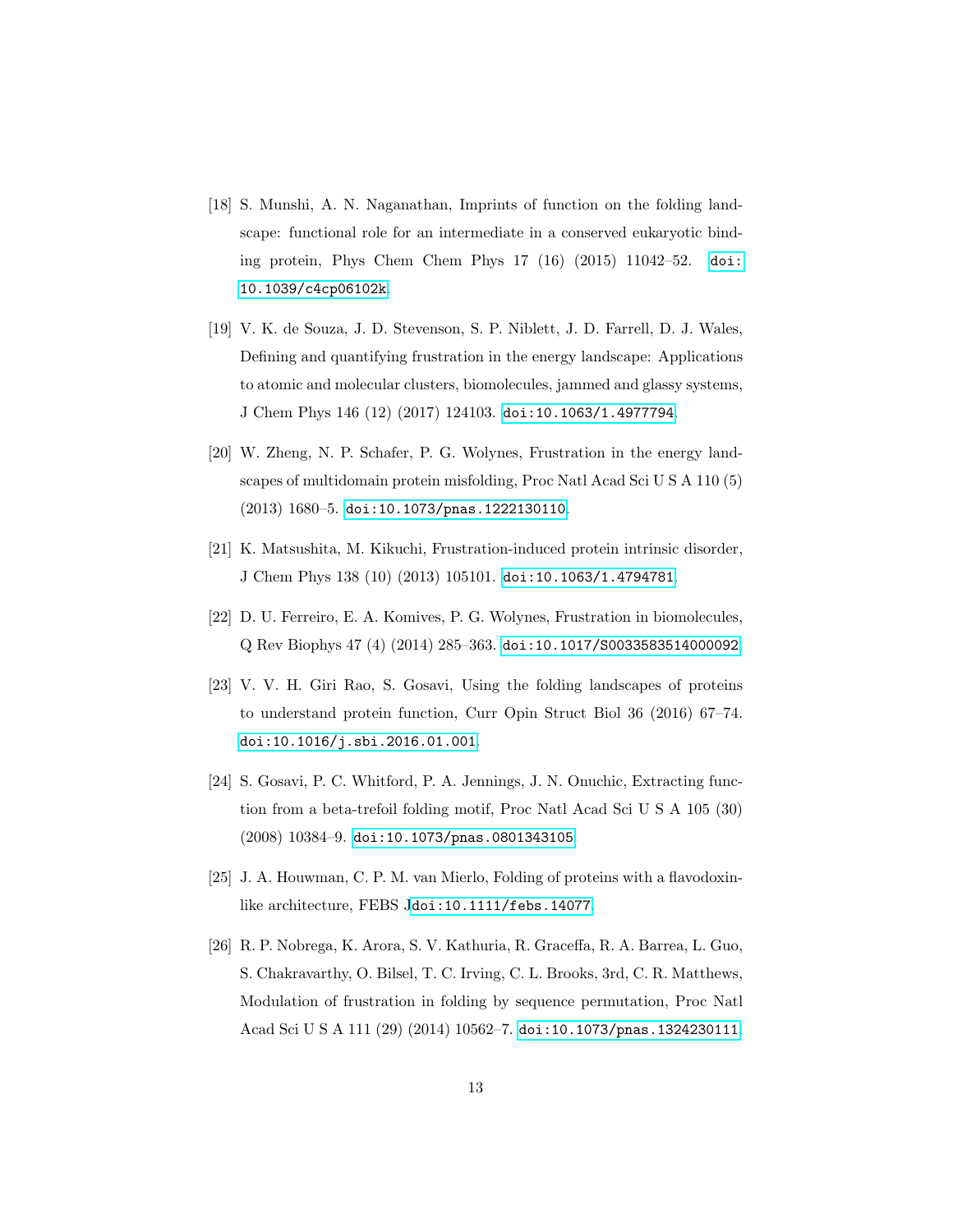- <span id="page-13-0"></span>[27] E. Di Silvio, M. Brunori, S. Gianni, Frustration sculpts the early stages of protein folding, Angew Chem Int Ed Engl 54 (37) (2015) 10867–9. [doi:](http://dx.doi.org/10.1002/anie.201504835) [10.1002/anie.201504835](http://dx.doi.org/10.1002/anie.201504835).
- <span id="page-13-1"></span>[28] M. T. Oakley, D. J. Wales, R. L. Johnston, Energy landscape and global optimization for a frustrated model protein, J Phys Chem B 115 (39) (2011) 11525–9. [doi:10.1021/jp207246m](http://dx.doi.org/10.1021/jp207246m).
- <span id="page-13-2"></span>[29] C. Clementi, S. S. Plotkin, The effects of nonnative interactions on protein folding rates: theory and simulation, Protein Sci 13 (7) (2004) 1750–66. [doi:10.1110/ps.03580104](http://dx.doi.org/10.1110/ps.03580104).
- <span id="page-13-3"></span>[30] V. G. Contessoto, D. T. Lima, R. J. Oliveira, A. T. Bruni, J. Chahine, V. B. P. Leite, Analyzing the effect of homogeneous frustration in protein folding, Proteins 81 (10) (2013) 1727–37. [doi:10.1002/prot.24309](http://dx.doi.org/10.1002/prot.24309).
- <span id="page-13-4"></span>[31] P. I. Zhuravlev, G. A. Papoian, Functional versus folding landscapes: the same yet different, Curr Opin Struct Biol 20 (1) (2010) 16–22. [doi:10.](http://dx.doi.org/10.1016/j.sbi.2009.12.010) [1016/j.sbi.2009.12.010](http://dx.doi.org/10.1016/j.sbi.2009.12.010).
- <span id="page-13-5"></span>[32] D. J. Cashman, T. Zhu, R. F. Simmerman, C. Scott, B. D. Bruce, J. Baudry, Molecular interactions between photosystem i and ferredoxin: an integrated energy frustration and experimental model, J Mol Recognit 27 (10) (2014) 597–608. [doi:10.1002/jmr.2384](http://dx.doi.org/10.1002/jmr.2384).
- <span id="page-13-6"></span>[33] S. Tripathi, Q. Wang, P. Zhang, L. Hoffman, M. N. Waxham, M. S. Cheung, Conformational frustration in calmodulin-target recognition, J Mol Recognit 28 (2) (2015) 74–86. [doi:10.1002/jmr.2413](http://dx.doi.org/10.1002/jmr.2413).
- <span id="page-13-7"></span>[34] C. Tan, W. Li, W. Wang, Localized frustration and binding-induced conformational change in recognition of 5s rna by tfiiia zinc finger, J Phys Chem B 117 (50) (2013) 15917–25. [doi:10.1021/jp4052165](http://dx.doi.org/10.1021/jp4052165).
- <span id="page-13-8"></span>[35] D. A. Potoyan, W. Zheng, E. A. Komives, P. G. Wolynes, Molecular stripping in the nf-b/ib/dna genetic regulatory network, Proc Natl Acad Sci U S A 113 (1) (2016) 110–5. [doi:10.1073/pnas.1520483112](http://dx.doi.org/10.1073/pnas.1520483112).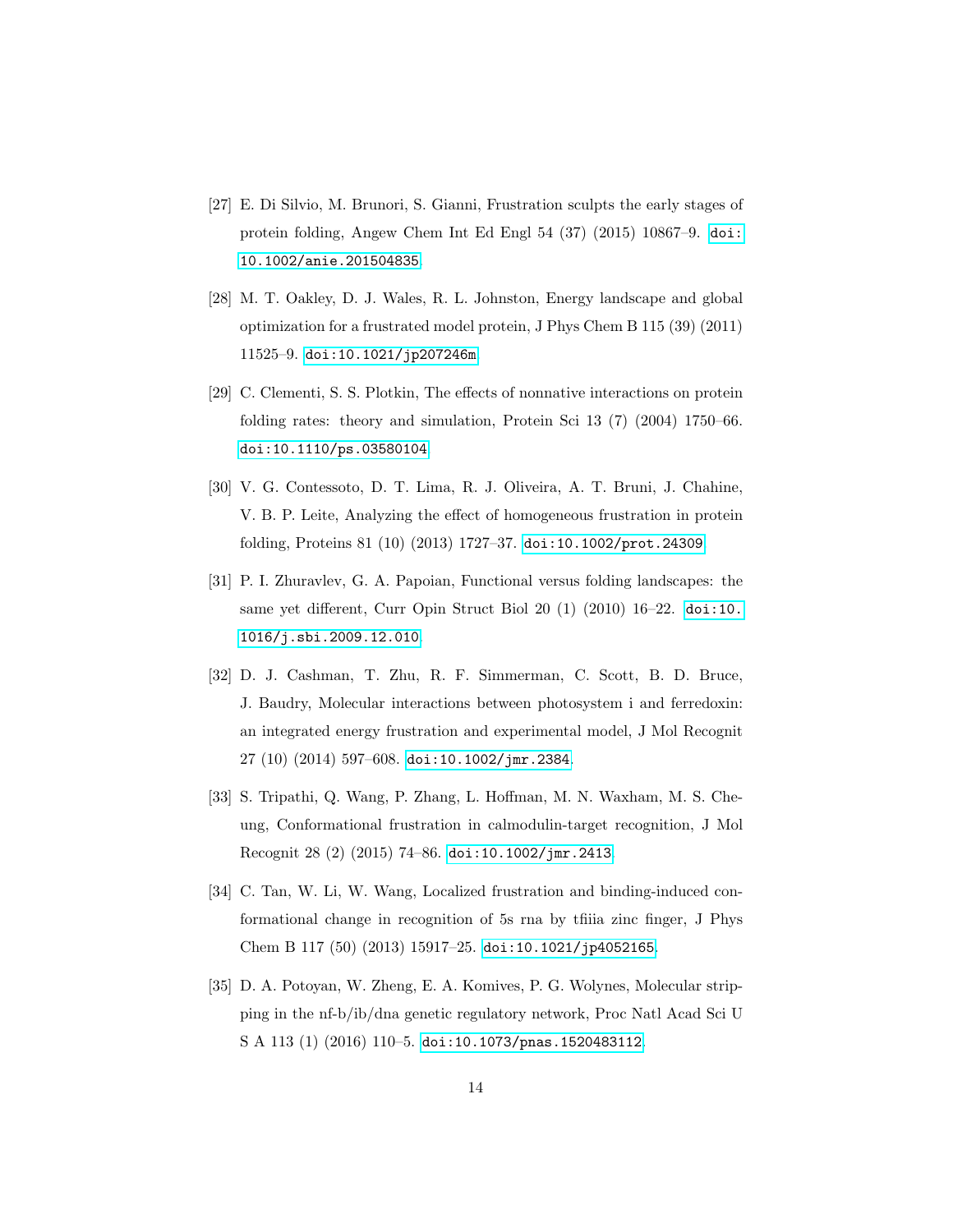- <span id="page-14-0"></span>[36] D. A. Potoyan, W. Zheng, D. U. Ferreiro, P. G. Wolynes, E. A. Komives, Pest control of molecular stripping of nfb from dna transcription sites, J Phys Chem B 120 (33) (2016) 8532–8. [doi:10.1021/acs.jpcb.6b02359](http://dx.doi.org/10.1021/acs.jpcb.6b02359).
- <span id="page-14-1"></span>[37] H. E. Dembinski, K. Wismer, J. D. Vargas, G. W. Suryawanshi, N. Kern, G. Kroon, H. J. Dyson, A. Hoffmann, E. A. Komives, Functional importance of stripping in nfb signaling revealed by a stripping-impaired ib mutant, Proc Natl Acad Sci U S A 114 (8) (2017) 1916–1921. [doi:](http://dx.doi.org/10.1073/pnas.1610192114) [10.1073/pnas.1610192114](http://dx.doi.org/10.1073/pnas.1610192114).
- <span id="page-14-2"></span>[38] R. G. Parra, R. Espada, N. Verstraete, D. U. Ferreiro, Structural and energetic characterization of the ankyrin repeat protein family, PLoS Comput Biol 11 (12) (2015) e1004659. [doi:10.1371/journal.pcbi.1004659](http://dx.doi.org/10.1371/journal.pcbi.1004659).
- <span id="page-14-3"></span>[39] R. Espada, D. U. Ferreiro, R. G. Parra, The design of repeat proteins: Stability conflicts with functionality., Biochem Mol Biol J. 3 (1).
- <span id="page-14-4"></span>[40] S. Kumar, D. Clarke, M. Gerstein, Localized structural frustration for evaluating the impact of sequence variants, Nucleic Acids Res 44 (21) (2016) 10062–10073. [doi:10.1093/nar/gkw927](http://dx.doi.org/10.1093/nar/gkw927).
- <span id="page-14-5"></span>[41] N. Floquet, M. G. S. Costa, P. R. Batista, P. Renault, P. M. Bisch, F. Raussin, J. Martinez, M. C. Morris, D. Perahia, Conformational equilibrium of cdk/cyclin complexes by molecular dynamics with excited normal modes, Biophys J 109 (6) (2015) 1179–89. [doi:10.1016/j.bpj.2015.07.](http://dx.doi.org/10.1016/j.bpj.2015.07.003) [003](http://dx.doi.org/10.1016/j.bpj.2015.07.003).
- <span id="page-14-6"></span>[42] A. Kitao, K. Takemura, High anisotropy and frustration: the keys to regulating protein function efficiently in crowded environments, Curr Opin Struct Biol 42 (2017) 50–58. [doi:10.1016/j.sbi.2016.10.014](http://dx.doi.org/10.1016/j.sbi.2016.10.014).
- <span id="page-14-7"></span>[43] E. A. Roman, S. E. Faraj, M. Gallo, A. G. Salvay, D. U. Ferreiro, J. Santos, Protein stability and dynamics modulation: the case of human frataxin, PLoS One 7 (9) (2012) e45743. [doi:10.1371/journal.pone.0045743](http://dx.doi.org/10.1371/journal.pone.0045743).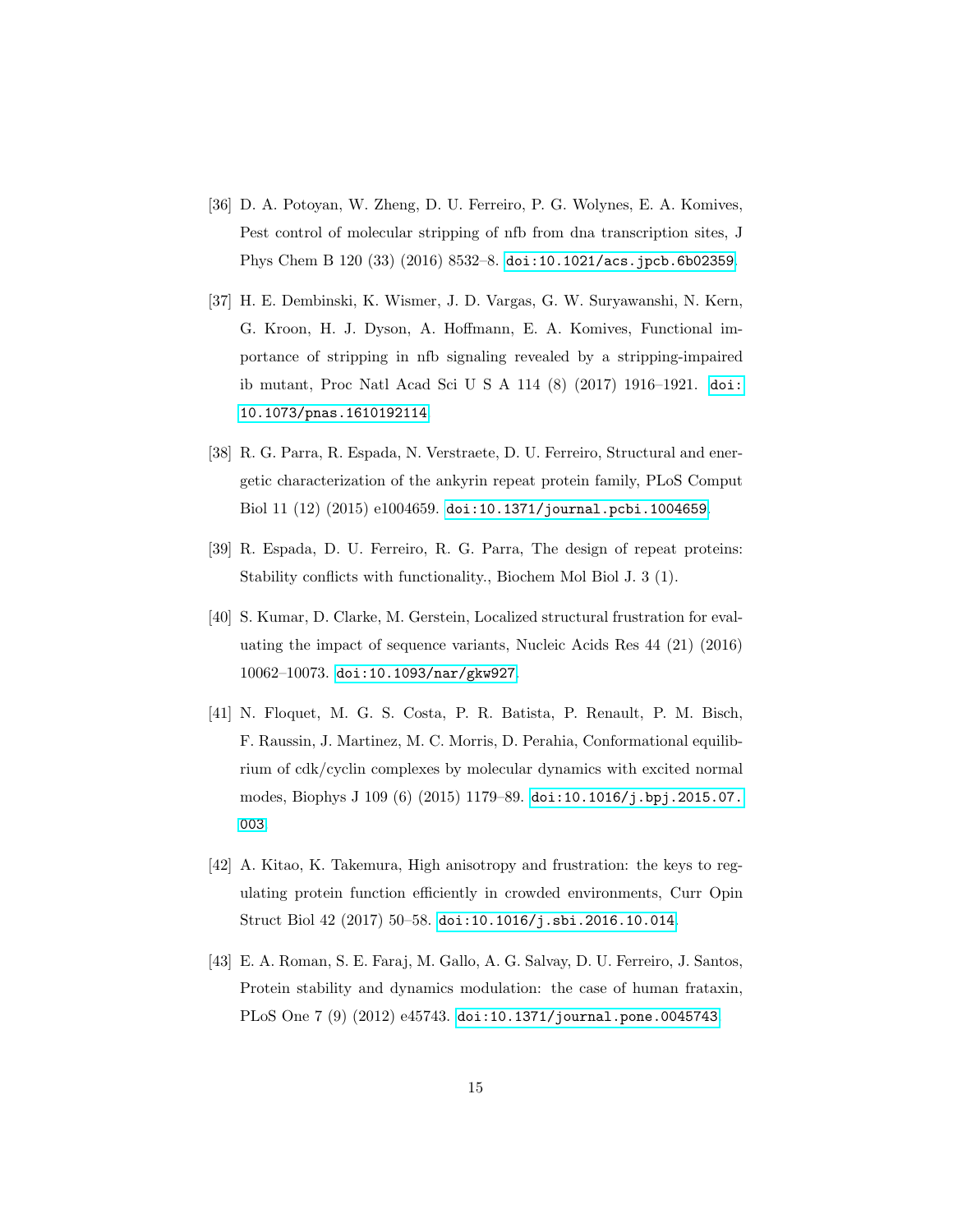- <span id="page-15-0"></span>[44] S. Gianni, C. Camilloni, R. Giri, A. Toto, D. Bonetti, A. Morrone, P. Sormanni, M. Brunori, M. Vendruscolo, Understanding the frustration arising from the competition between function, misfolding, and aggregation in a globular protein, Proc Natl Acad Sci U S A 111 (39) (2014) 14141–6. [doi:10.1073/pnas.1405233111](http://dx.doi.org/10.1073/pnas.1405233111).
- <span id="page-15-1"></span>[45] M. Wiederstein, M. J. Sippl, Protein sequence randomization: efficient estimation of protein stability using knowledge-based potentials, J Mol Biol 345 (5) (2005) 1199–212. [doi:10.1016/j.jmb.2004.11.012](http://dx.doi.org/10.1016/j.jmb.2004.11.012).
- <span id="page-15-2"></span>[46] J. I. Boucher, D. N. A. Bolon, D. S. Tawfik, Quantifying and understanding the fitness effects of protein mutations: Laboratory versus nature, Protein Sci 25 (7) (2016) 1219–26. [doi:10.1002/pro.2928](http://dx.doi.org/10.1002/pro.2928).
- <span id="page-15-3"></span>[47] E. Mayr, Cause and effect in biology, Science 134 (3489) (1961) 1501–6.
- <span id="page-15-4"></span>[48] J. Monod, Le hasard et la nécessité: essai sur la philosophie naturelle de la biologie moderne, Editions du Seuil, 1973. ´
- <span id="page-15-5"></span>[49] S. A. Kauffman, Prolegomenon to patterns in evolution, Biosystems 123 (2014) 3–8. [doi:10.1016/j.biosystems.2014.03.004](http://dx.doi.org/10.1016/j.biosystems.2014.03.004).
- <span id="page-15-6"></span>[50] G. Simondon, L'individuation: à la lumière des notions de forme et d'information, Editions Jérôme Millon, 2005.

### 4. Annotated References

### Outstanding

-ref14: An open web server tool to localize energetic frustration in proteins. -ref40: Large scale analysis of local frustration effect in genomic variants associated to decease.

## Special

-ref27: Kinetic characterization of site-directed mutants of two related proteins showing that the early stages of folding are dominated by local frustration.